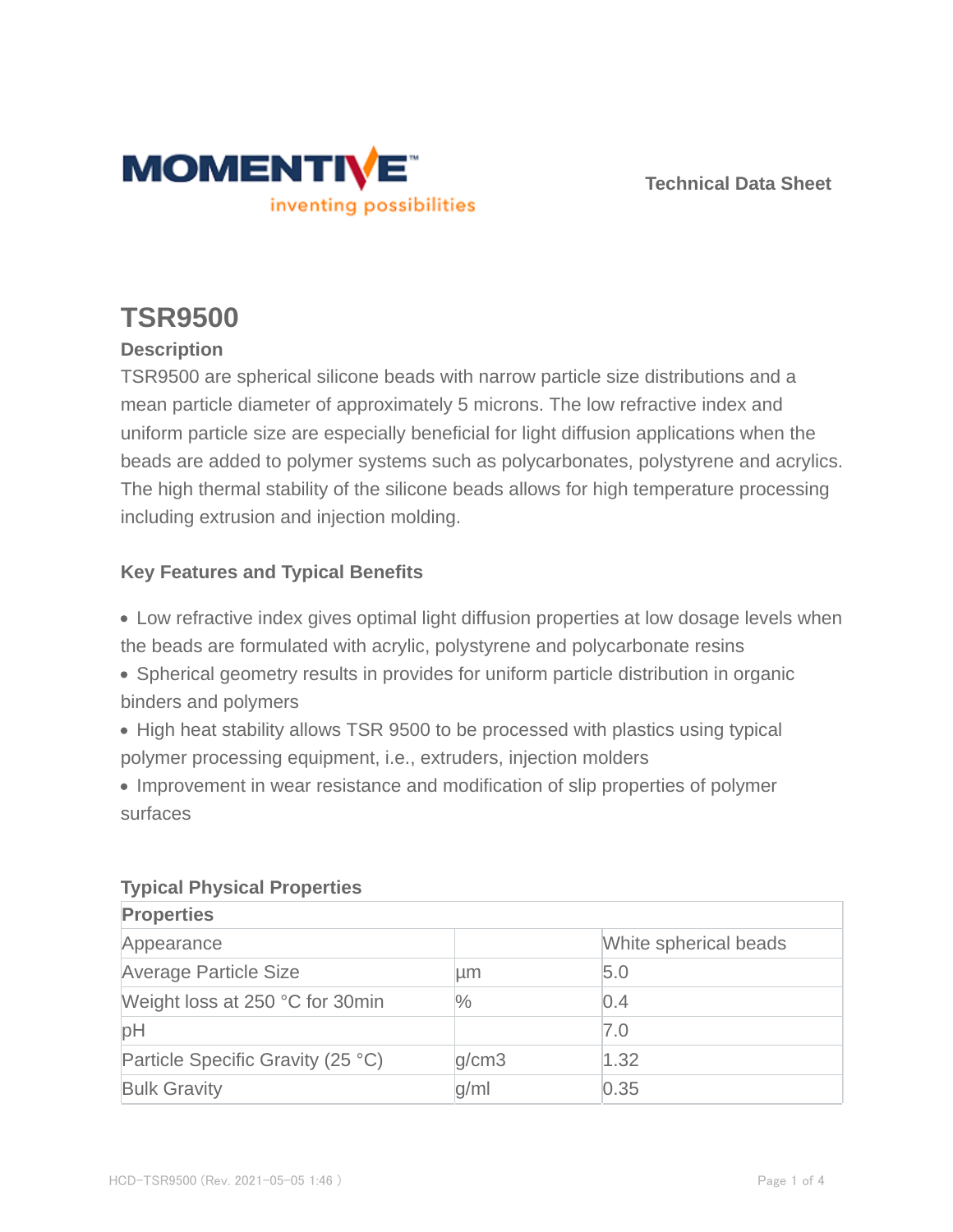TSR9500

| Refractive Index                                                            | 1.42 |
|-----------------------------------------------------------------------------|------|
| Typical properties are average data and are not to be used as or to develop |      |

specifications.

#### **Heat Stability**

The following table shows the percentage of weight loss for TSR9500 after heating to 350 and 900 °C, respectively.

## **Heat Stability**

| $1.1$ with with $2.111$ |           |  |
|-------------------------|-----------|--|
| Weight Loss % at 350 °C | フー3       |  |
| Weight Loss % at 900 °C | $10 - 12$ |  |
|                         |           |  |

Note: Rate of temperature increase  $= 5 \degree C/min$ 

## **Patent Status**

Nothing contained herein shall be construed to imply the nonexistence of any relevant patents or to constitute the permission, inducement or recommendation to practice any invention covered by any patent, without authority from the owner of the patent. **Product Safety, Handling and Storage**

Customers should review the latest Safety Data Sheet (SDS) and label for product safety information, safe handling instructions, personal protective equipment if necessary, emergency service contact information, and any special storage conditions required for safety. Momentive Performance Materials (MPM) maintains an aroundthe-clock emergency service for its products. SDS are available at

www.momentive.com or, upon request, from any MPM representative. For product storage and handling procedures to maintain the product quality within our stated specifications, please review Certificates of Analysis, which are available in the Order Center. Use of other materials in conjunction with MPM products (for example, primers) may require additional precautions. Please review and follow the safety information provided by the manufacturer of such other materials.

#### **Limitations**

Customers must evaluate Momentive Performance Materials products and make their own determination as to fitness of use in their particular applications. From automotive to healthcare, from electronics to construction, products from Momentive Performance Materials Inc. are practically everywhere you look. We are a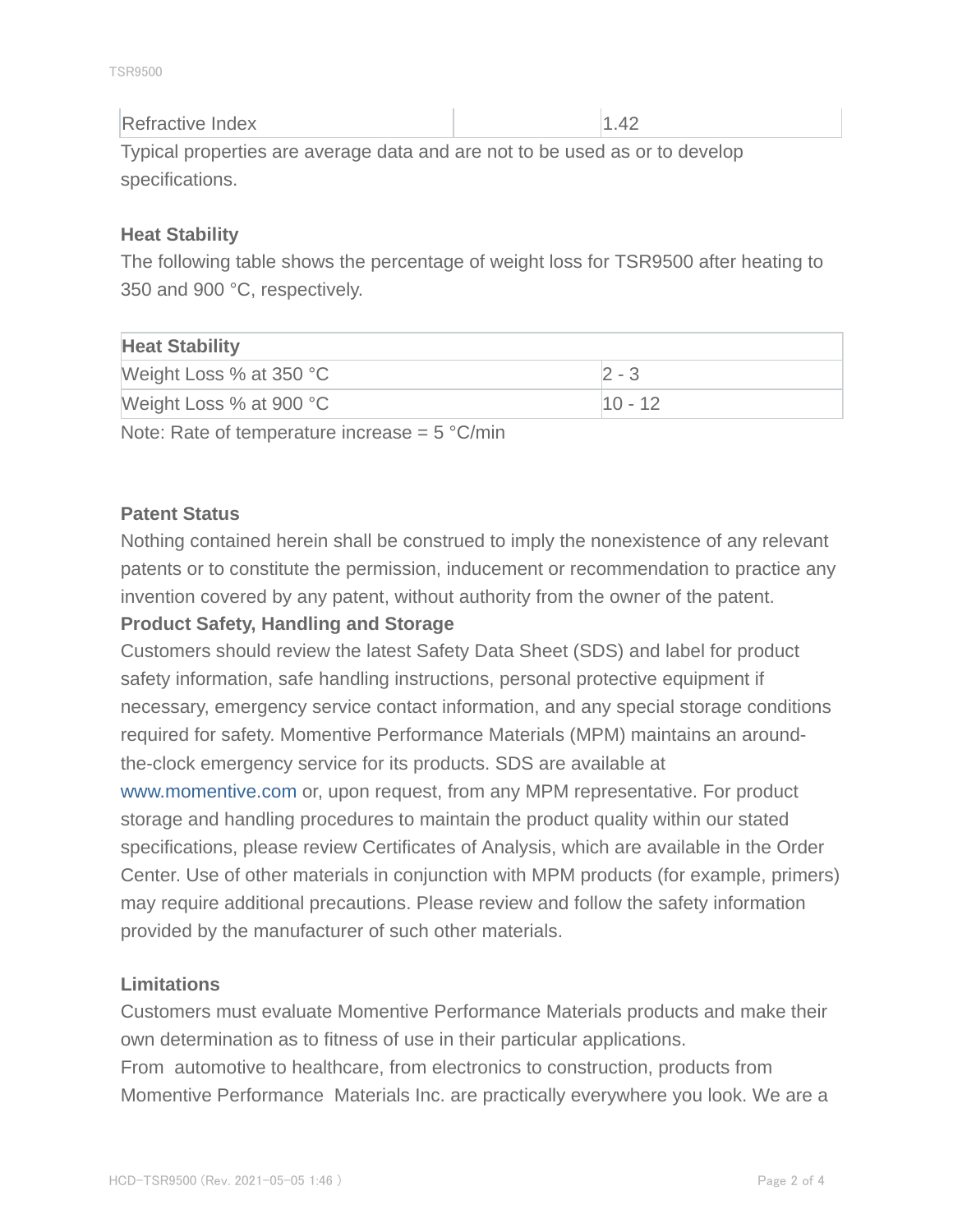global leader in silicones and advanced materials with a 70+ year heritage of innovation and being first to market – with performance applications that improve everyday life. By knowing our customers' needs and creating custom technology platforms for them, we provide

science based solutions to help customers increase performance, solve product development issues and engineer better manufacturing processes.

# **Contact Information** Email commercial.services@momentive.com

#### **Telephone**

| <b>Americas</b>      | <b>Latin America</b> | <b>EMEAI- Europe, Middle</b><br>East, Africa & India | <b>ASIA PACIFIC</b> |
|----------------------|----------------------|------------------------------------------------------|---------------------|
| +1 800 295 2392      | <b>Brazil</b>        | <b>Europe</b>                                        | <b>China</b>        |
| Toll free*           | +55 11 4534 9650     | +390510924300                                        | 800 820 0202        |
| +704 805 6946        | Direct Number        | Direct number                                        | Toll free           |
| <b>Direct Number</b> |                      |                                                      | +86 21 3860 4892    |
|                      |                      |                                                      | Direct number       |
| *All American        | <b>Mexico</b>        | India, Middle East &                                 | Japan               |
| countries            | +52 55 2169 7670     | <b>Africa</b>                                        | +81 3 5544 3111     |
|                      | <b>Direct Number</b> | + 91 44 71212207                                     | Direct number       |
|                      |                      | Direct number*                                       |                     |
|                      |                      | *All Middle Eastern                                  | <b>Korea</b>        |
|                      |                      | countries, Africa, India,                            | +82 2 6201 4600     |

For literature and technical assistance, visit our website at: www.momentive.com

#### **DISCLAIMER:**

## **THE MATERIALS, PRODUCTS AND SERVICES OF MOMENTIVE PERFORMANCE MATERIALS INC. AND ITS SUBSIDIARIES AND AFFILIATES (COLLECTIVELY "SUPPLIER"), ARE SOLD SUBJECT TO SUPPLIER'S STANDARD CONDITIONS**